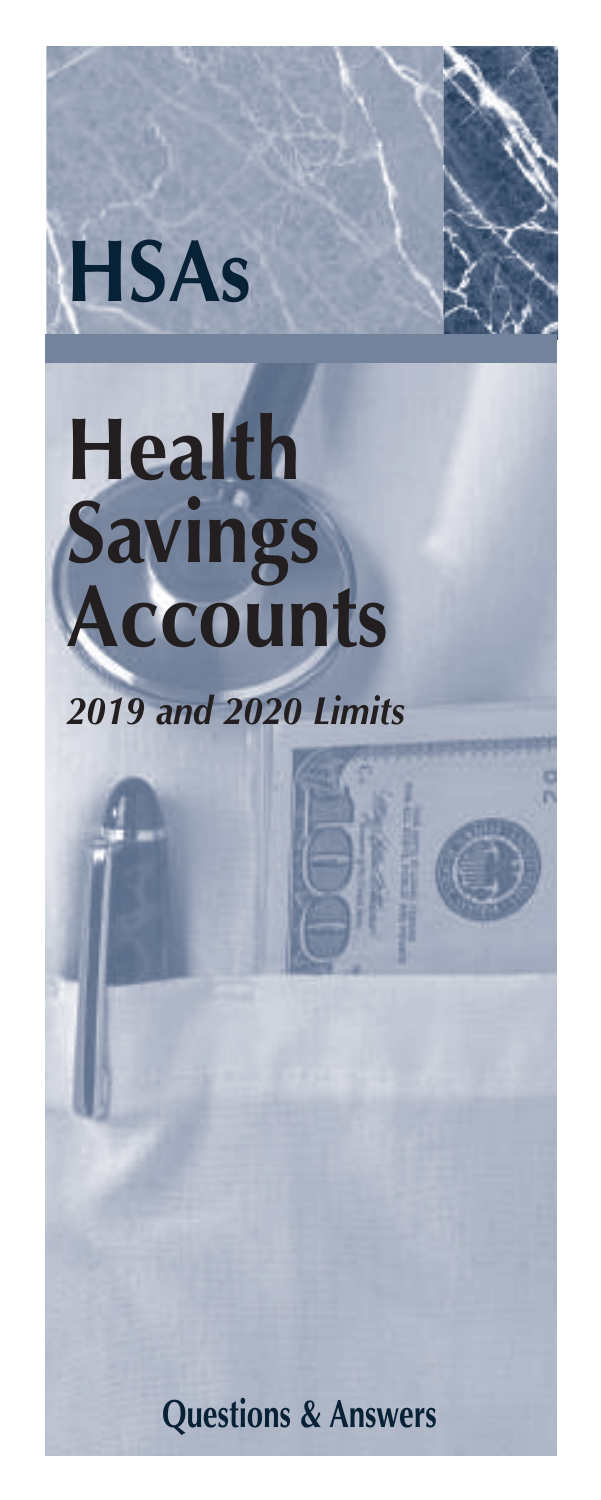# **What is a Health Savings Account (HSA)?**

An HSA is a tax-exempt trust or custodial account established for the purpose of paying medical expenses in conjunction with a high-deductible health care plan.

# **What is the HSA's purpose?**

The purpose of the federal law is to create tax incentives so one saves for future health and retirement needs. The HSA will primarily be used to accumulate funds to pay health expenses on a tax-preferred basis. However, the HSA can also be used to accumulate wealth on a tax-preferred basis. This will happen when the contributed funds and the earnings are not spent on health expenses. The person for whom the HSA is established is generally called an "account owner."

#### **What requirements must be met in order to properly establish a Health Savings Account?**

There must be a written plan agreement which creates a trust or custodial account. The HSA must be created or organized in the U.S. The HSA plan agreement must meet the following requirements:

- 1. The trustee or custodian must be a bank, an insurance company, or a nonbank trustee as defined for IRA purposes.
- 2. No part of the HSA assets may be invested in life insurance contracts.
- 3. The HSA assets cannot be commingled with other assets unless pursuant to a common trust fund or common investment fund.
- 4. The account owner's interest in the HSA is nonforfeitable.
- 5. The contributions must be in the form of cash unless a rollover or transfer contribution is made. It is permissible to roll over or transfer funds into an HSA from another HSA or an Archer Medical Savings Account (MSA).
- 6. The contributions for a given calendar year cannot exceed certain limits as discussed later.

#### **Who is eligible to establish and contribute to an HSA?**

An "eligible individual" can establish and contribute to an HSA. An "eligible individual" means, with respect to any month, any individual who:

1. Is covered under a high-deductible health plan (HDHP) on the first day of such month;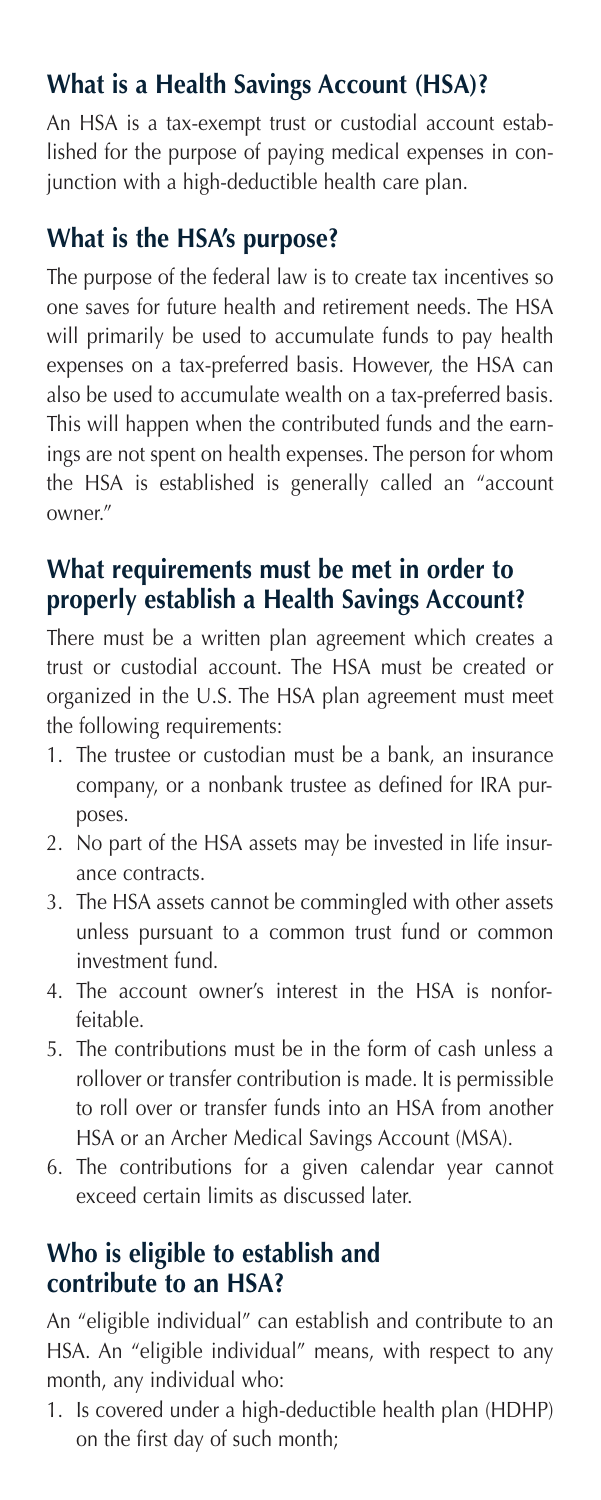- 2. Is not also covered by any other health plan that is not an HDHP (with certain exceptions for plans providing certain limited types of coverage);
- 3. Is not enrolled in Medicare; and
- 4. May not be claimed as a dependent on another person's tax return.

 An "eligible individual" also means a person who is eligible to make a rollover or transfer contribution from another HSA or an Archer MSA to an HSA. Such a rollover or transfer is permissible, even though the individual is ineligible to make an annual HSA contribution because he or she is no longer covered by an HDHP.

#### **What are the favorable tax attributes of the HSA?**

Contributions will be made to an HSA on behalf of the account owner, who is the individual on whose behalf the HSA was established.

 A deduction will generally be able to be claimed by the account owner for the amount of the contributions. If the employer has made the contribution, then such contribution will generally be excluded from the account owner's income and not deductible by the account owner.

 The earnings realized within the HSA are not taxed while held in the HSA.

 Distributions to the account owner from the HSA will be tax free if the funds are used to exclusively pay for qualifying medical expenses. If the withdrawn funds are not used exclusively for qualifying medical expenses, then the person will have to include the distribution in his or her income. A 20% additional tax will also be owed unless the account owner is age 65 or older or is disabled.

# **What is a "high-deductible health plan" (HDHP) that makes someone eligible for an HSA?**

An HDHP is a health care plan that contains certain minimum dollar limitations on the annual deductible, and maximum limitations on the out-of-pocket expenses listed under the plan. A health care plan that provides individual coverage will be considered a high-deductible plan if it has an annual deductible of at least \$1,350 for 2019, and \$1,400 for 2020. A health care plan that provides family coverage will be considered a high-deductible plan if it has an annual deductible of at least \$2,700 for 2019, and \$2,800 for 2020. Out-of-pocket expenses for 2019 may not exceed \$6,750 for individual coverage, and \$13,500 for family cov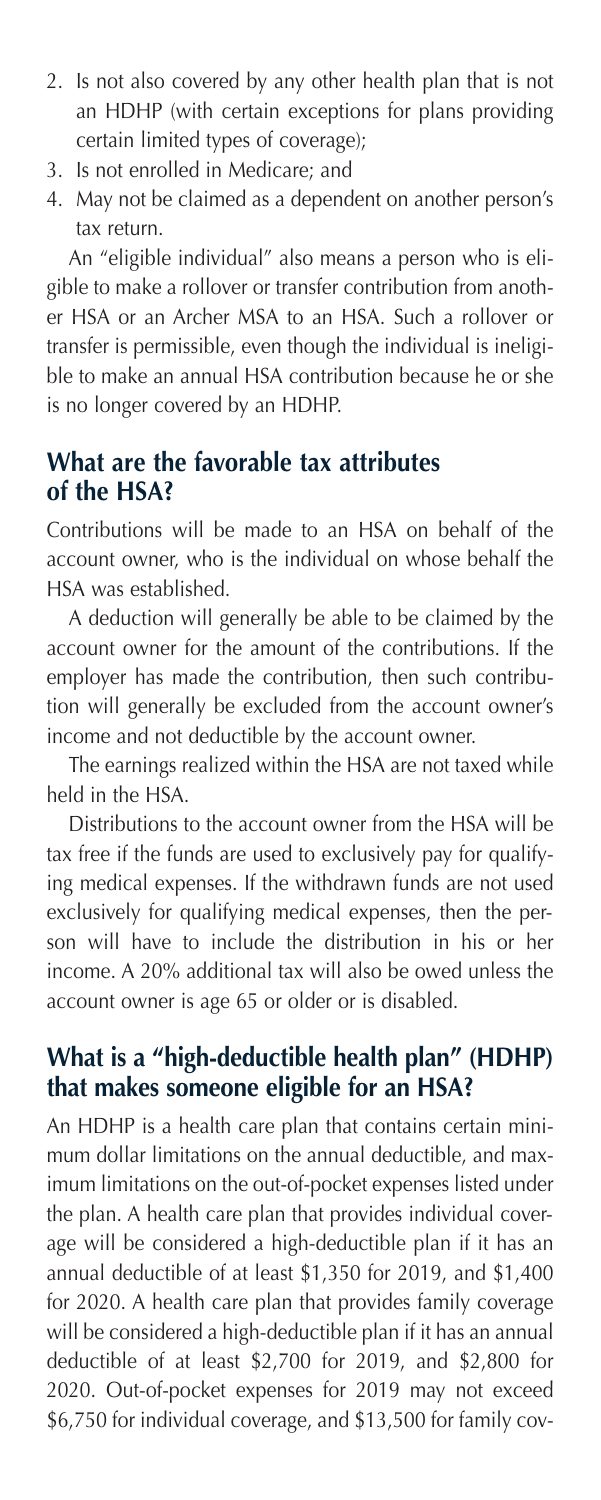erage. Out-of-pocket expenses for 2020 may not exceed \$6,900 for individual coverage, and \$13,800 for family coverage. Out-of-pocket expenses include deductibles, co-payments, and other amounts the participant must pay for covered benefits, but do not include premiums.

# **Can a person have any other health care coverage and still be eligible for an HSA?**

A person is not eligible for an HSA if he or she is covered under a health plan (whether as an individual, spouse or dependent) that is not a high-deductible plan.

 A person will remain eligible for an HSA if, in addition to the HDHP, the type of coverage he or she has is coverage for accidents, disability, dental care, vision care, long-term care, insurance for a specified disease or illness, insurance that pays a fixed amount per day (or other period) of hospitalization, or insurance under which substantially all of the coverage relates to liabilities from workers' compensation laws, torts, or ownership or use of property (such as auto insurance).

#### **If I am an eligible individual, how do I establish an HSA?**

An eligible individual can establish an HSA with a qualified HSA custodian or trustee. You will be required to complete a written HSA custodial or trust plan agreement.

#### **Who can make an HSA contribution?**

Any eligible individual may establish and contribute to an HSA for himself or herself. A person need not be an employee to contribute to an HSA. A person may be self-employed, unemployed, or employed and contribute to his or her own HSA. The IRS has also stated an employer, a family member, or any other person or entity may make contributions to an HSA on behalf of an eligible individual.

#### **What are the contribution (and deduction) limits for 2019?**

For 2019, there is an annual contribution (and deduction) limit equal to the sum of the monthly limitations that apply for any year during which the account owner is an eligible individual. Determining this limit is the responsibility of the eligible individual and his or her advisors. It is not the responsibility of the custodian or trustee. For calendar year 2019, the maximum monthly contribution for eligible individuals with self-only coverage under an HDHP is 1/12 of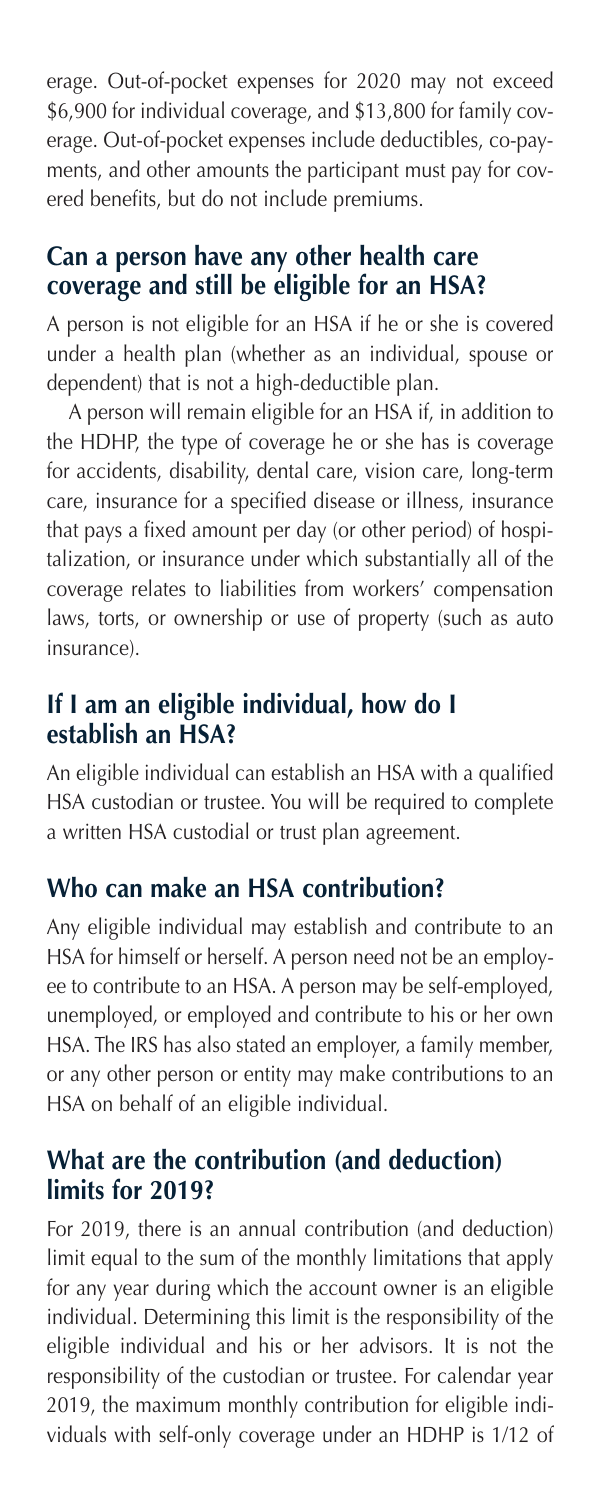the maximum limit of \$3,500 For eligible individuals with family coverage under an HDHP, the maximum monthly contribution is 1/12 of the maximum limit of \$7,000. In addition to the maximum contribution amount, catch-up contributions may be made by or on behalf of eligible individuals who are age 55 or older.

 All HSA contributions made by or on behalf of an eligible individual are aggregated for purposes of applying the limit. If an individual has more than one HSA, the aggregate annual contributions to all the HSAs are subject to the limit. The annual limit is decreased by the aggregate contributions to an MSA. The same annual contribution limit applies whether the contributions are made by an employee, an employer, a self-employed person, a family member, or any other person or entity.

#### **What are the contribution and deduction limits for 2020?**

The 2020 limit is \$3,550, if you have self-only coverage under an HSA-qualifying HDHP, and \$7,100, if you have family coverage under an HSA-qualifying HDHP.

# **What are the "catch-up contributions" for individuals age 55 or older?**

These are special contributions. In the case of HSAs, these individuals are those who are age 55 and older and who are still eligible to contribute to an HSA. The maximum catchup contribution amount for 2019 is \$1,000, and for 2020, it is also \$1,000. If both spouses are over age 55, then each is eligible to make his or her own catch-up contribution. Each spouse is required to make the catch-up contribution to his or her own HSA. That is, one spouse cannot make his or her catch-up contribution to the other spouse's HSA.

#### **How is my contribution limit determined if I am not covered for a full year under the HDHP?**

There are two different methods which may apply to determine your contribution limit for a given year. The first method is a "pro-rata" rule. The second method is an exception to the pro rata rule and allows the HSA owner to make a full year's contribution even though he or she was only eligible for part of the year. You will want to understand both methods.

 **The Pro Rata Calculation:** Your contribution is the sum of the monthly limitations. For example, if you are covered by the HDHP on the first day of each month for 2019, then you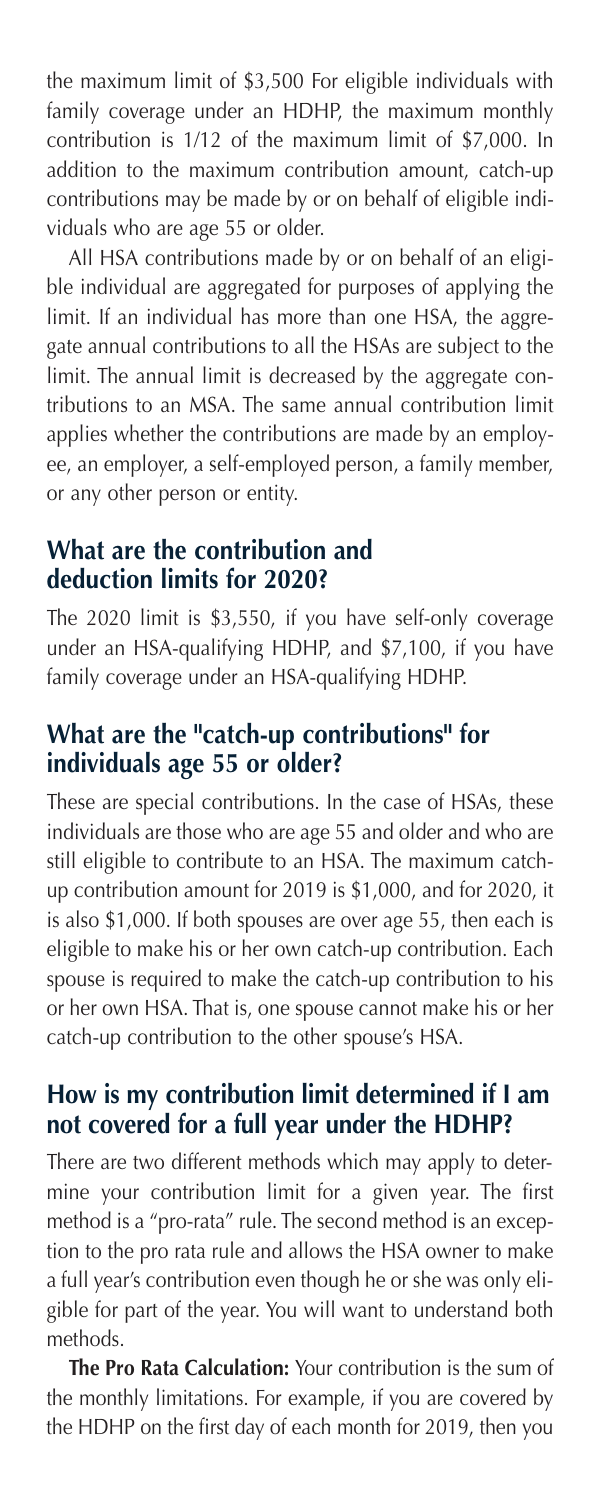are entitled to the full annual contribution amount (i.e. \$3,500 or \$7,000, as applicable). If you are not covered on the first day of every month, then you are only entitled to a pro rata contribution as follows. If you are covered for 1 month, then you would be entitled to contribute 1/12 of the applicable amount; if you are covered for 3 months, then you would be entitled to contribute 3/12 of the applicable amount; if you are covered for 11 months, then you would be entitled to contribute 11/12 of the applicable amount; etc.

 Note that if you have coverage under an HDHP as of January 1, but you are not covered under an HDHP as of December 1, then the pro rata contribution rule will apply to you.

 **The Full Year Contribution Rule**: Under this rule if you are an eligible individual on the first day of the last month of your tax year (December 1 for most taxpayers), you are considered an eligible individual for the entire year. You are treated as having the same HDHP coverage for the entire year as you had on the first day of the last month. In this case, you are allowed to contribute the full annual contribution amount, and it is not reduced on a pro rata basis for the months you were not covered.

 This second method allows a person to contribute a larger amount. A financial incentive exists to set up an HSA later in the year. An individual is not required to use this second method.

 There is a special penalty tax beyond the scope of this brochure which will apply if a person does not retain coverage under the HDHP for the entire subsequent calendar year.

#### **If both spouses have family coverage, how is the contribution limit computed?**

If each spouse has family coverage under a separate health plan, both spouses are treated as covered under the plan with the lowest deductible. Prior to 2007, the contribution limit for the spouses was the lowest deductible amount, divided equally between the spouses, unless they agreed on a different division. The contribution amount for a married couple is now the amount determined using either the pro rata calculation or the special calculation, as applicable, as reduced by any contribution to an MSA, and then such amount is divided equally between the spouses, unless they would agree on a different division. Each spouse could also contribute the catch-up amount, if applicable.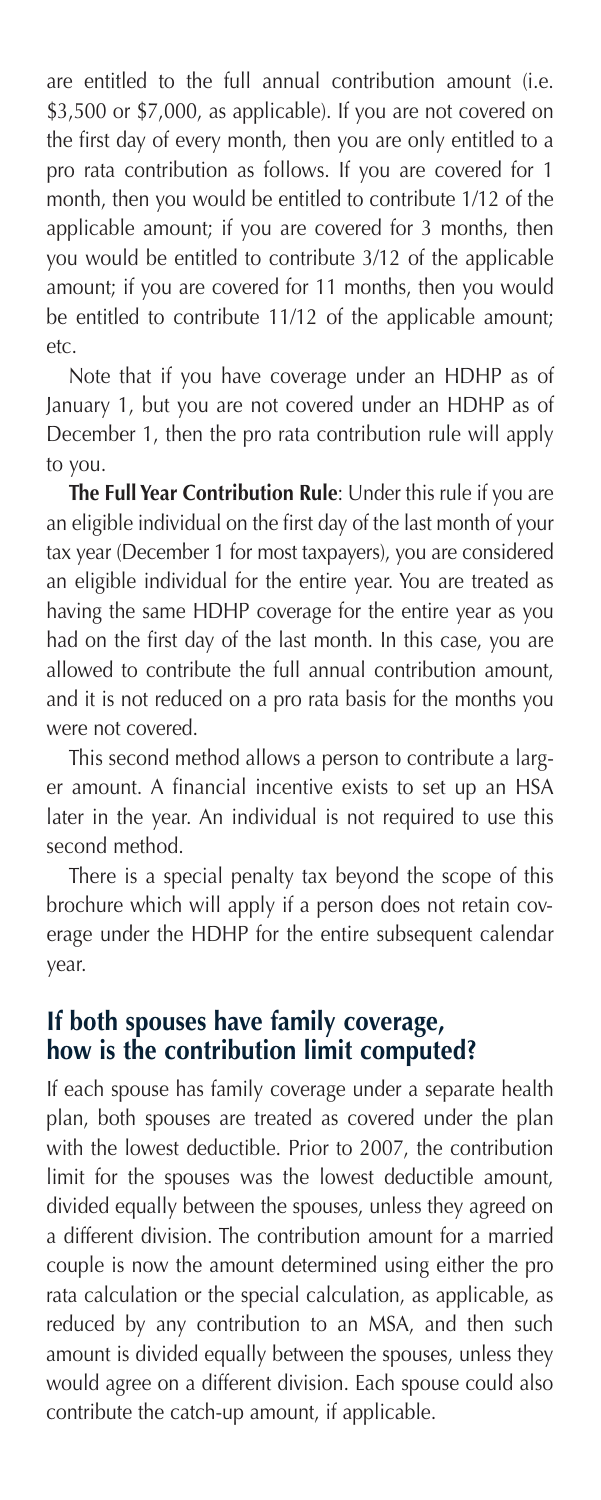#### **In what form must contributions be made to an HSA?**

Annual contributions to an HSA must be made in cash. For example, contributions may not be made in the form of stock or other property unless it is a rollover or transfer.

# **What is the tax treatment of an eligible individual's HSA contributions?**

Contributions made by an eligible individual to an HSA are deductible by the eligible individual in determining adjusted gross income. The contributions are deductible whether or not the eligible individual itemizes deductions.

# **What is the tax treatment of contributions made by a family member or other person on behalf of an eligible individual?**

Contributions made to an HSA by any person or entity other than the HSA account owner's employer on behalf of an eligible individual are deductible by the eligible individual in computing adjusted gross income. The contributions are deductible whether or not the eligible individual itemizes deductions.

# **What is the tax treatment of employer contributions to an employee's HSA?**

In the case of an employee who is an eligible individual, employer contributions (provided they are within the limits) to the employee's HSA are treated as employer-provided coverage for medical expenses under an accident or health plan and are excludable from the employee's gross income. The employer contributions are not subject to withholding from wages for Federal income tax or subject to the Federal Insurance Contributions Act (FICA), the Federal Unemployment Tax Act (FUTA), or the Railroad Retirement Tax Act. Contributions to an employee's HSA through a cafeteria plan are treated as employer contributions. Employer contributions are not deductible by the HSA account owner.

# **What is the tax treatment of an HSA?**

An HSA is generally exempt from tax (like an IRA or MSA). Earnings on amounts in an HSA are not includable in gross income while held in the HSA.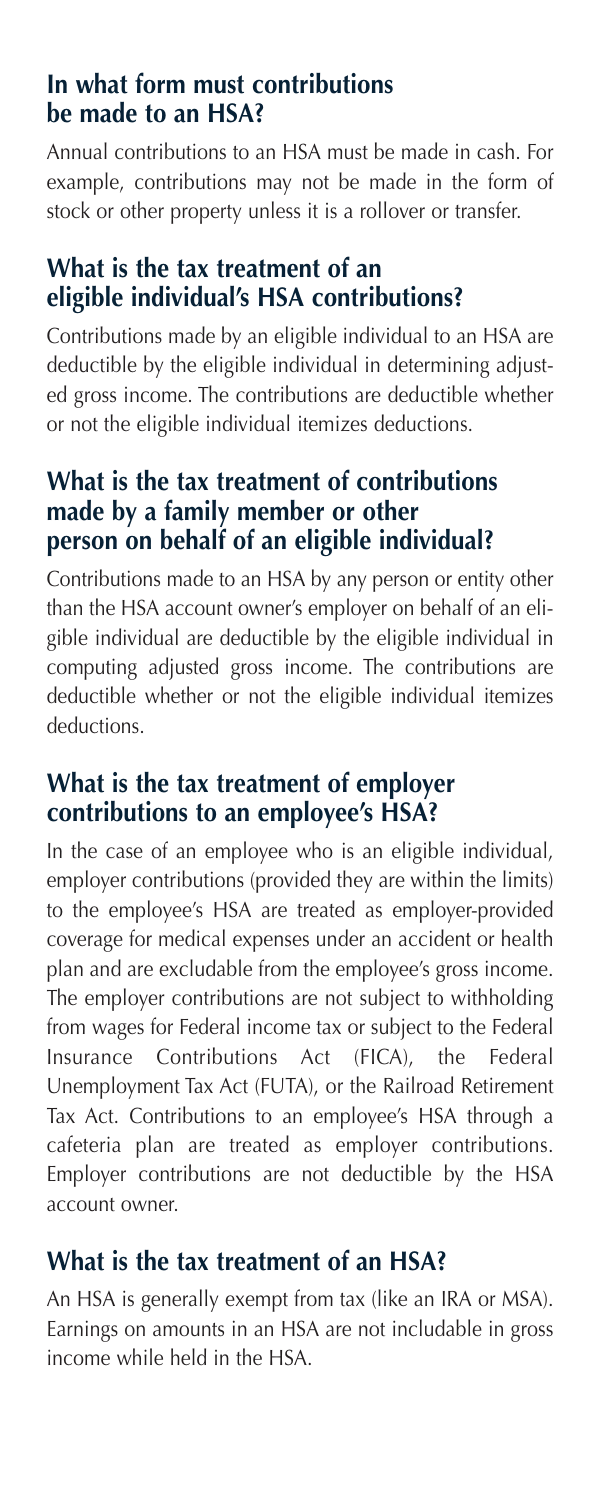# **What is the deadline for making an HSA contribution?**

The deadline for annual contributions to an HSA is the time prescribed by law for filing individual Federal income tax returns, excluding extensions. Normally this is April 15 of the following year.

 Contributions for the taxable year can be made in one or more payments, at the convenience of the individual or the employer, at any time prior to the time prescribed by law (without extensions) for filing the eligible individual's federal income tax return for that year, but not before the beginning of that year. Although the annual contribution is determined monthly, the maximum contribution may be made on the first day of the year.

# **Are rollover and transfer contributions to HSAs permitted?**

Rollover and transfer contributions from MSAs and other HSAs into an HSA are permitted. Rollovers and transfers into HSAs are subject to rules very similar to the rules applying to IRAs. Rollover and transfer contributions need not be in cash. Rollovers and transfers are not subject to the annual contribution limits. Except for the special one-time transfer discussed below, rollovers and transfers from an IRA, from a health reimbursement arrangement (HRA), or from a health flexible spending arrangement (FSA) to an HSA are not permitted.

# **Are special transfer contributions ever permitted?**

Yes. HSA law changes enacted on December 20, 2006, allow an individual with funds in a traditional IRA (and, in limited cases, a Roth IRA), who is eligible to make an HSA contribution, to make a special election once during their lifetime to transfer funds from their IRA to their HSA. The amount transferred in such a direct trustee-to-trustee transfer will not be taxed. This amount shall not exceed the annual contribution limit for self-only or family coverage, as applicable, as based on the HDHP coverage as of the time of the special transfer, or, in some cases, the amount of an earlier qualified HSA funding distribution. Thus, the maximum amount eligible for this special transfer for 2019 is \$3,500 for single coverage and \$7,000 for family coverage and for 2020 is \$3,550 for single coverage and \$7,100 for family coverage. These contribution amounts will be increased by the catch-up amount of \$1,000, if applicable.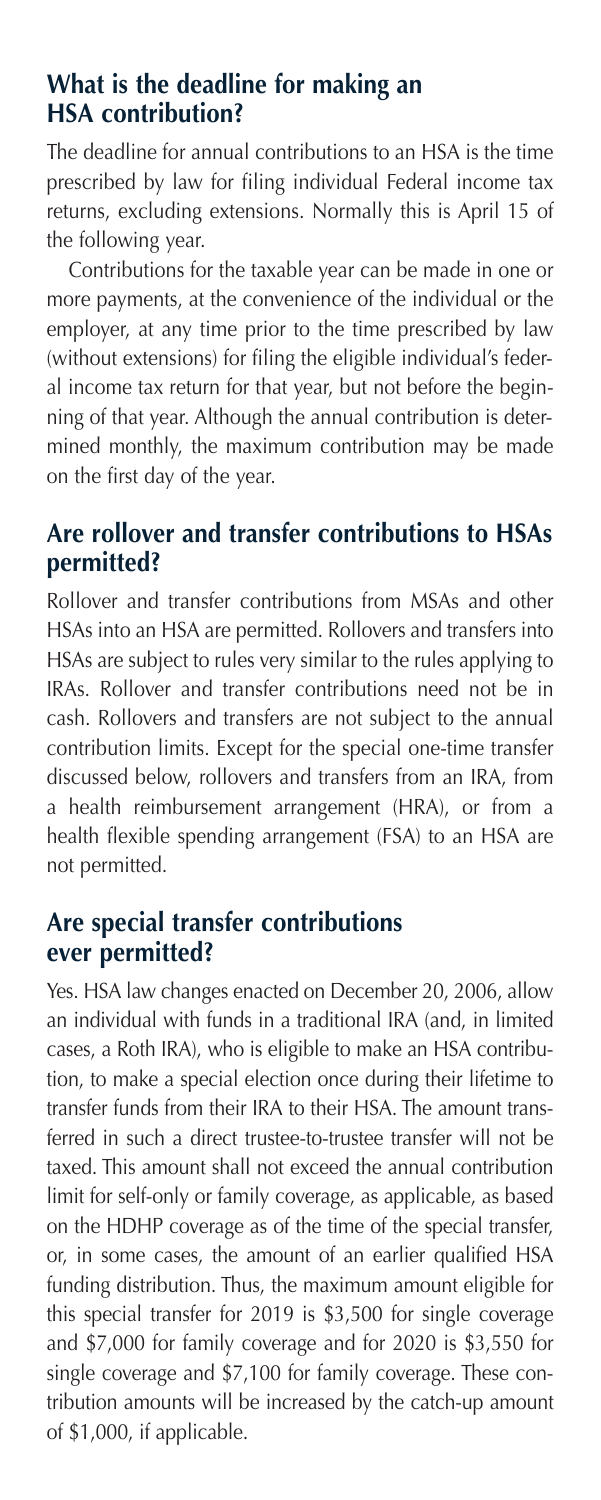This one-time transfer rule allows a person to change funds which would be taxable (money distributed from an IRA) to funds which will escape taxation if they are withdrawn from the HSA and used to pay qualified medical expenses.

#### **When can an HSA distribution occur?**

An individual can receive a distribution from his or her HSA at any time. The individual needs to understand the income tax consequences.

# **How will an HSA distribution be taxed?**

A distribution from an HSA that is used to pay qualifying medical expenses not paid or covered by insurance will generally not be included in the account owner's gross income. Distributions that are used for nonmedical purposes will be included in gross income and may be subject to an excise tax. A 20% excise tax will apply to any distribution made for nonmedical purposes prior to the account owner's death, disability, or attainment of age 65. The fact that a person is no longer eligible to contribute to his or her HSA does not change how a distribution is taxed.

# **What "medical expenses" qualify for tax-free distributions?**

Medical expenses for HSA purposes are defined in Code section 213. IRS Publication 502 should also be reviewed. Taxfree distributions generally include any medical expense that could qualify as a medical expense itemized deduction on an individual's tax return. However, the payment of most medical insurance premiums will not qualify for tax-free treatment. Note: If a distribution is made from an HSA for medical expenses, those same medical expenses cannot be itemized as a deduction on the individual's tax return.

 An HSA owner will need to obtain a prescription for an over-the-counter medicine or drug in order to treat such expense as a qualified medical expense.

#### **Who is responsible for determining if the distribution was used exclusively for qualifying medical expenses?**

The IRS makes this determination. It is the HSA account owner's sole responsibility to explain the purpose and tax effect of any distribution from the HSA. Neither the custodian/trustee of the HSA nor the employer is required to determine whether HSA distributions are used for medical or nonmedical purposes.